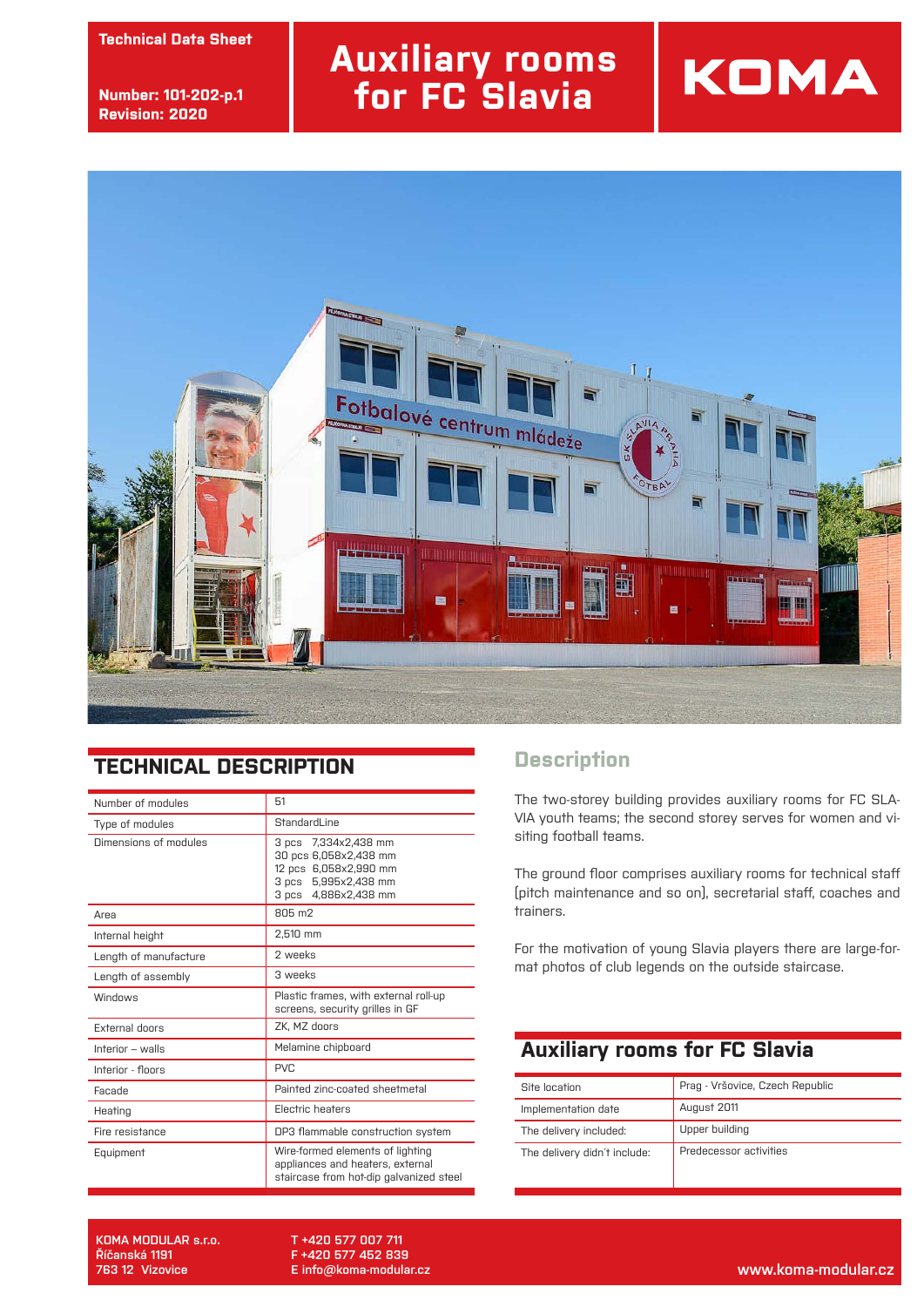**Technical Data Sheet**

**Number: 101-202-p.2 Revision: 2020**

# **Auxiliary rooms for FC Slavia**





|    |        | LEGEND - 1ST FLOOR               |  |
|----|--------|----------------------------------|--|
|    | 01     | HALL                             |  |
|    | 02     | <b>SECRETARIAT</b>               |  |
|    | 03     | <b>REFEREE</b>                   |  |
|    | 04, 17 | HALL                             |  |
|    | 05, 18 | <b>TOILETS + SHOWER ROOM</b>     |  |
|    | 06     | <b>CLEANING ROOM</b>             |  |
|    | 07     | <b>KITCHEN</b>                   |  |
|    | 08,09  | <b>TOILETS</b>                   |  |
|    | 10     | <b>STOREROOM</b>                 |  |
| ij | 11     | <b>GATEHOUSE</b>                 |  |
|    | 12     | <b>CHANGING ROOM - GATEHOUSE</b> |  |
|    | 13     | ORGANIZING DUTY                  |  |
|    | 14     | STOREROOM                        |  |
|    | 15, 16 | <b>CHANGING ROOM</b>             |  |
|    | 19     | CHANGING R. + WORKSHOP           |  |
|    |        | + MAINTENANCE                    |  |
|    |        | 20, 21 COACHES 1,2               |  |

2ND FLOOR



| <b>LEGEND - 2ND FLOOR</b> |
|---------------------------|
|---------------------------|

 $10m$ 

| 01, 02 HALL |                                      |
|-------------|--------------------------------------|
|             | 03, 09 LARGE CHANGING R. FOR JUNIORS |
|             | 04, 10 CHANGING ROOM                 |
|             | 05, 06 SHOWER ROOM                   |
|             | 07, 08 VISITORS CHANGING ROOM        |
|             | 11, 12   TOILETS                     |
|             | 13, 14 VISITORS CHANGING ROOM        |

**KOMA MODULAR s.r.o. Říčanská 1191**

**T +420 577 007 711 F +420 577 452 839 E info@koma-modular.cz**

**763 12 Vizovice www.koma-modular.cz**